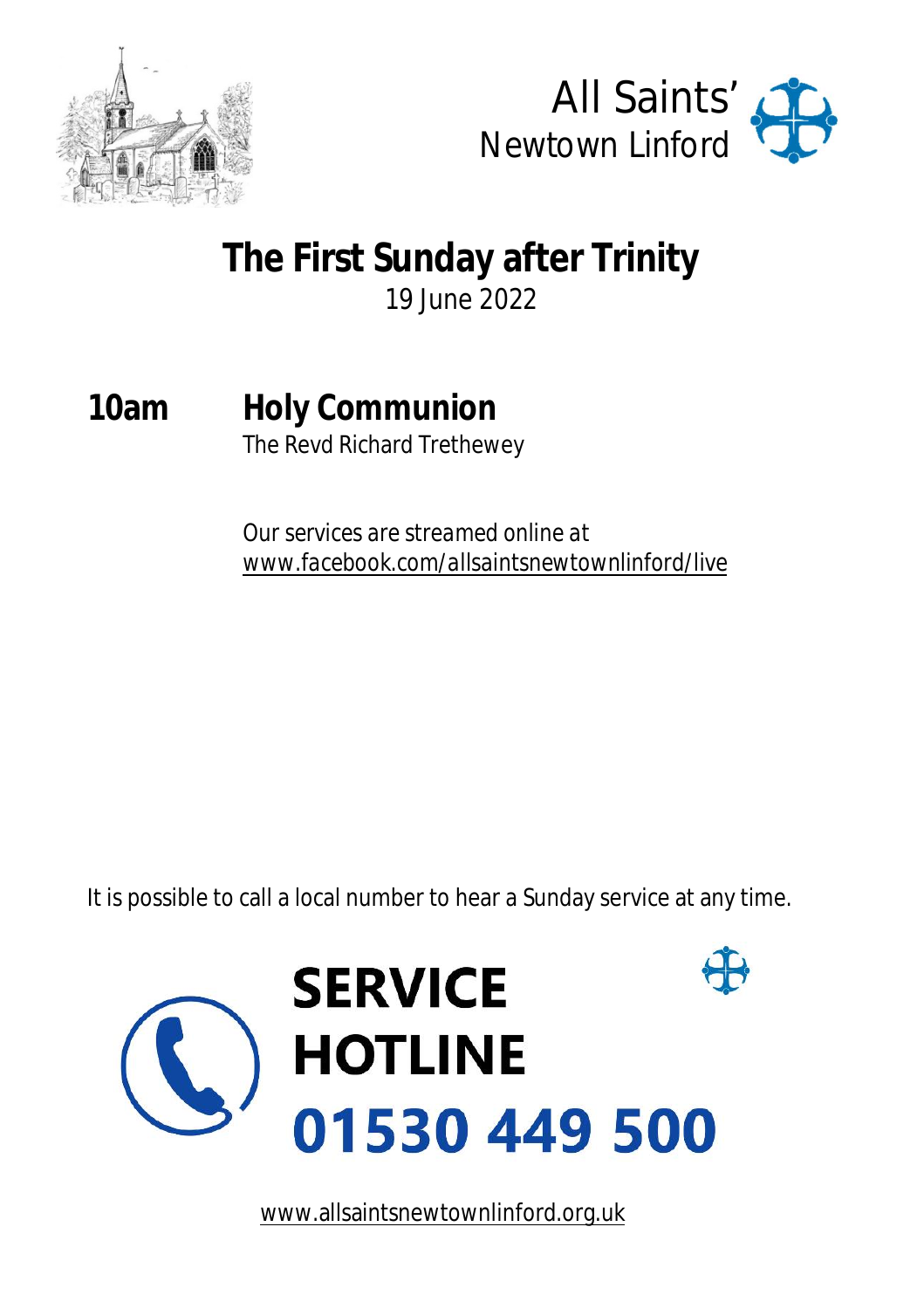## **Collects**

**Collect:** O God, the strength of all those who put their trust in you, mercifully accept our prayers and, because through the weakness of our mortal nature we can do no good thing without you, grant us the help of your grace, that in the keeping of your commandments we may please you both in will and deed; through Jesus Christ your Son our Lord, who is alive and reigns with you, in the unity of the Holy Spirit, one God, now and for ever.

**Post Communion:** Eternal Father, we thank you for nourishing us with these heavenly gifts: may our communion strengthen us in faith, build us up in hope, and make us grow in love; for the sake of Jesus Christ our Lord.

**Additional Collect:** God of truth, help us to keep your law of love and to walk in ways of wisdom, that we may find true life in Jesus Christ your Son.

### **News and forthcoming events**

#### **Alpha**

We have just started another Alpha course in the benefice. This is a really good way to explore the basics of Christian faith, chatting with other people about some of the big questions of life. It's not too late to join, it runs at 7.30pm in St Peter's Church, Glenfield. All are welcome.

#### **Concert: The Juliet Consort**

The Juliet Consort are a local vocal quintet who sing Renaissance masterpieces and who performed at St Mary de Castro over the Jubilee weekend. They will be giving a concert on Saturday 20 August at 7.30pm in All Saints'. Tickets available soon either online or from Ann Scrine.

#### **Archdeacon's Visitation Services**

Please pray for all churchwardens, including our own Michele Petty, as they are admitted to office by the Archdeacons at the moment.

#### **Leicestershire and Derbyshire Yeomanry Guidon**

Following the service to 'lay up' the Guidon last month, the bracket is being constructed and arrangements made for it to be installed on the west wall of the north transept, to hang in perpetuity.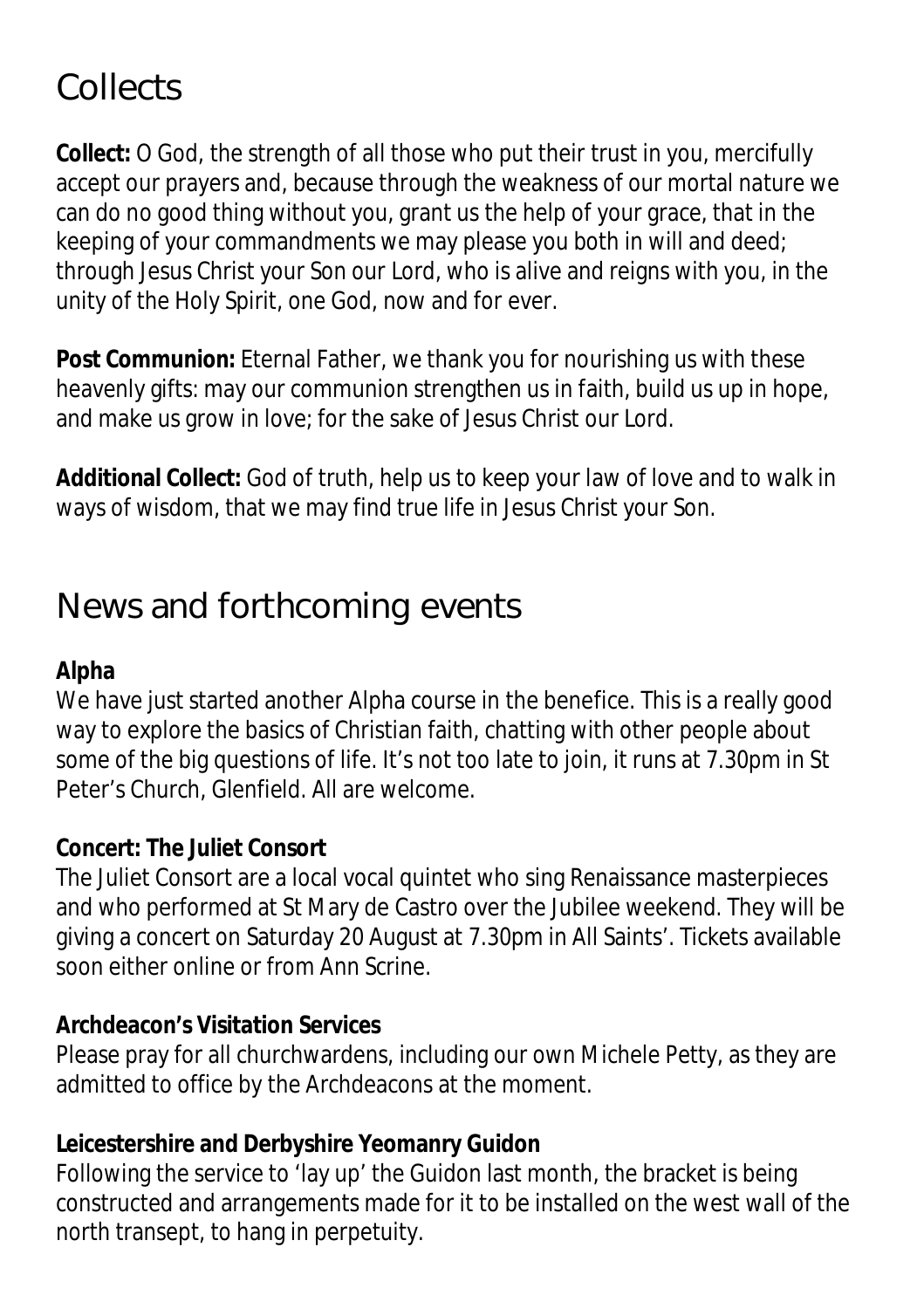#### **Giving**

If you would like to give to support All Saints', please use our online donation page, <https://bit.ly/asnl-donate.>A basket and the contactless giving system are available at the back of church. If you would like to give regularly, please speak to Michael Upstone or Phil Baker about the Parish Giving Scheme.

#### **Jolly Tots**

We're hoping to restart this group in the autumn. We still need several volunteers willing to help set up, serve refreshments, potentially read a story or lead some songs, and then clear away and clean up. Do contact Richard or Ann Scrine if you would be interested or know someone who might.

#### **Church open daily**

The church building continues to be open daily for prayer and for visitors, usually from around 9am to 5pm. We're very grateful to the team of volunteers, coordinated by Michael Upstone, who enable this to happen.

#### **Collection for Ukraine**

During July we will be collecting items in church both for refugees from Ukraine in Leicester and for transport to Ukraine for those in need there. A full list of needed items will be in the next edition of the magazine. These will be taken at the end of the month to the Ukrainian Club in Leicester who will distribute them. Among the needs are:

Food: Tinned meat and fish, tinned soups, cup-a-soups, pasta, rice.

Medical: ordinary First Aid kits, painkillers, cold/flu treatment, multivitamins, antiseptic gels, creams and wipes.

Toiletries: toothbrushes, toothpaste, soap, shower gel, shampoo or conditioners, body lotion, wet wipes for both adults and children.

For children: clothing for teenagers, all sizes, both genders, children's underwear, all sizes – new and packed only, drawing pads and crayons/felt-tip pens.

Equipment: sleeping bags, tents, new thermal underwear, torches, new insulated flasks, warm blankets.

For more information contact:

| Revd Richard Trethewey (Rector)        | 0116 287 1604 |
|----------------------------------------|---------------|
| richard@allsaintsnewtownlinford.org.uk |               |
| Hayley Moore (Church Administrator)    | 0116 239 3768 |
| office@bradgatechurches.org.uk         |               |